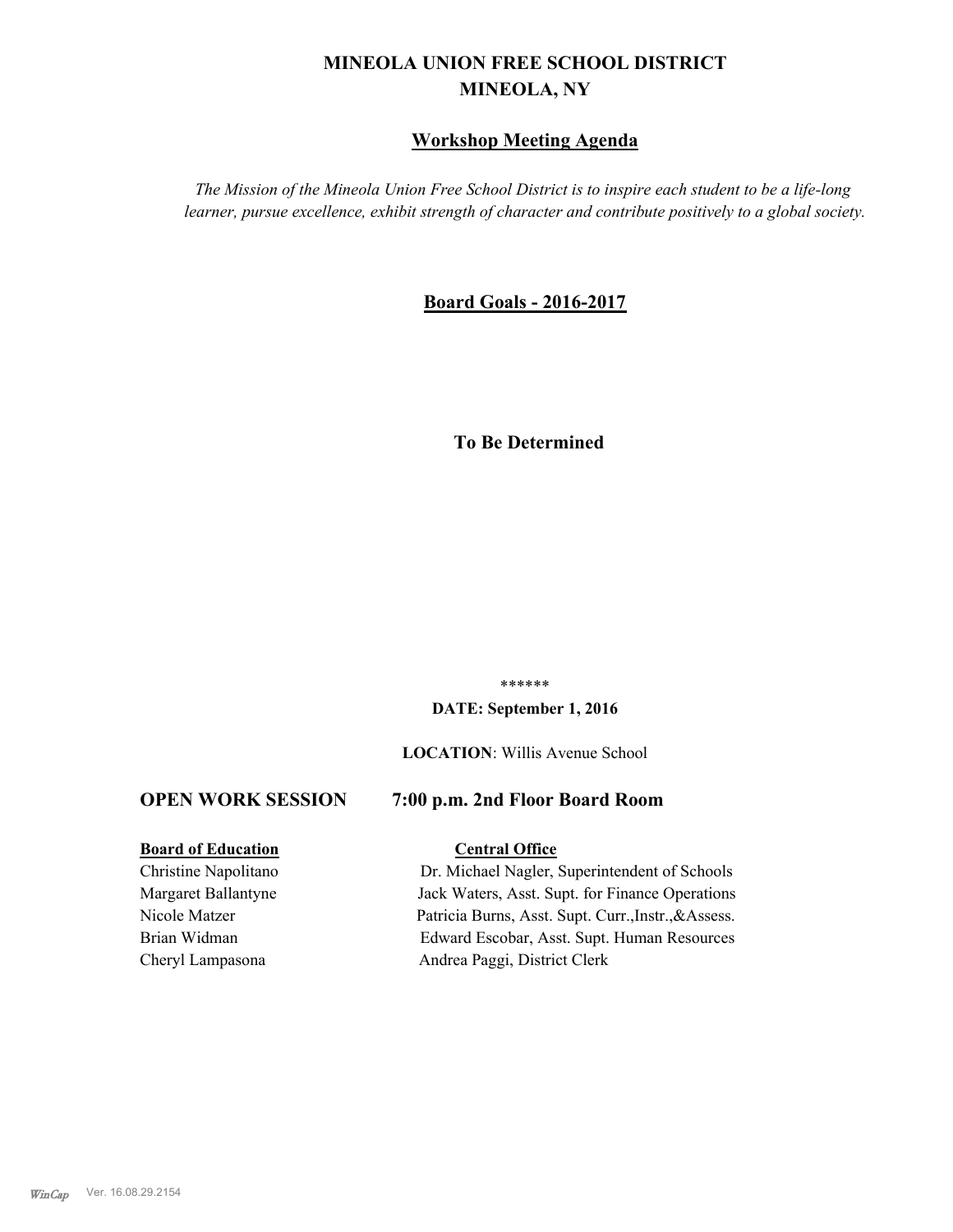**A. Call to Order B. Pledge of Allegiance C. Reading of Mission D. Moment of Silent Meditation**

**E. Dais & Visitor Introductions**

**F. High School Student Organization Report**

**G. BOE Reports**

**a. Comments from Board Trustees**

**b. Comments from Board President**

**c. Comments from Superintendent**

**H. Old Business**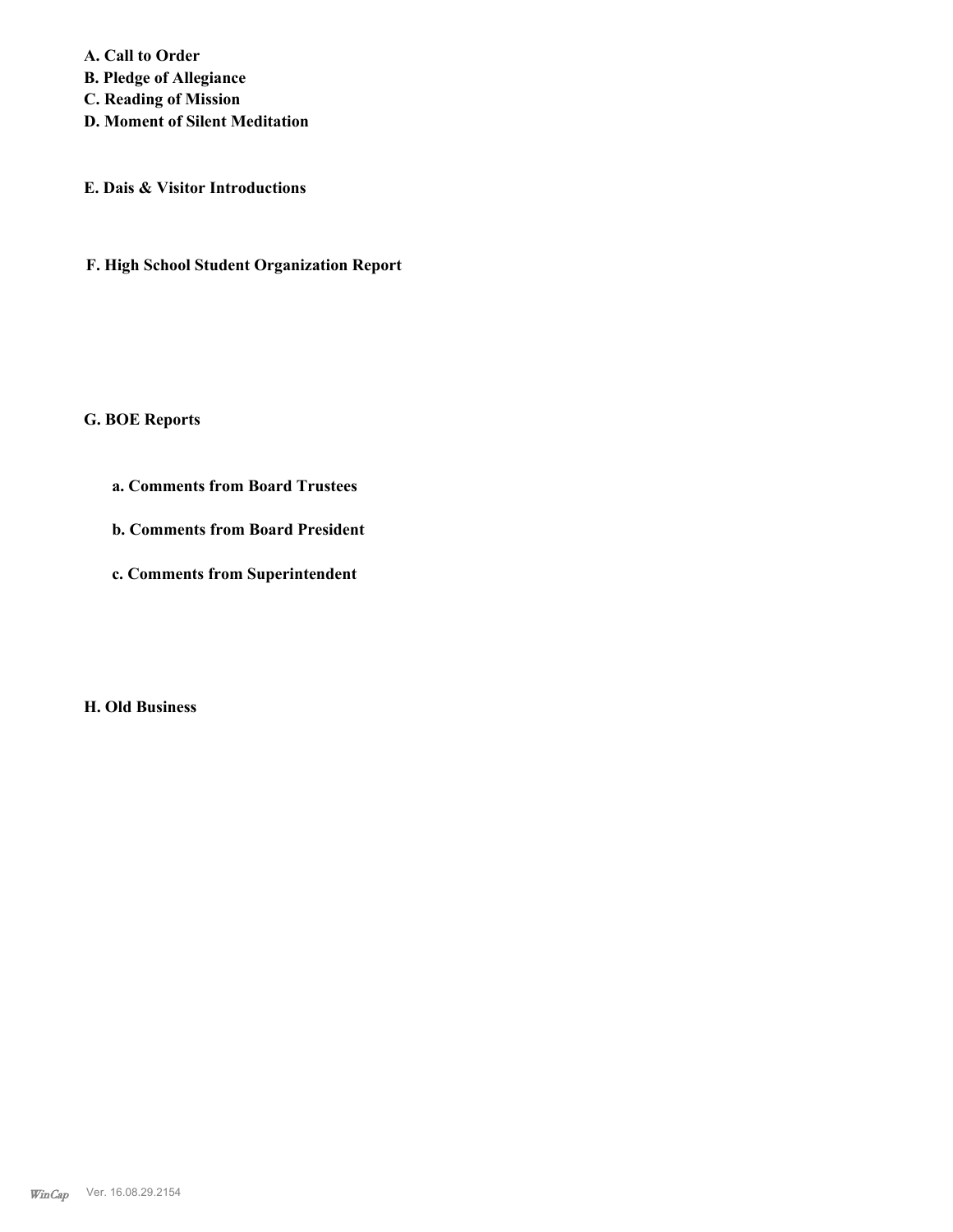## **I. New Business**

# **Approval of Board of Education Goals 2016- 2017**

**RESOLUTION # 13- BE IT RESOLVED** that the Board of Education approves the following Board of Education Goals for the 2016- 2017 school year:

## *Educational*

- · Develop a comprehensive series of activities that actively engage parents in the District Mission.
	- o Seek to engage parents in answering the question "How can Mineola best prepare students for the rapidly evolving and changing world of work and study"
- Continue to actualize the District's Mission and Strategic Objectives and measure progress toward these goals
	- o Emphasis on increasing student choice
	- o Emphasis on student portfolios
- Continue to expand and develop Queensboro certificate program to enable students to graduate HS with a full year of college credit

### *Facilities*

• Continue to plan and fund a 5 year Capital improvement plan that addresses the outstanding items in the Building condition survey. Plan should include multiple funding sources- Energy performance contracts, Capital reserve fund, and budget transfers

#### *Finance*

· Not to exceed the allowable tax levy cap while continuing to maintain and enhance all of our programs and facilities

| <b>Motion:</b><br>Second: |     |  |
|---------------------------|-----|--|
| Yes:                      | No: |  |
|                           |     |  |
|                           |     |  |
|                           |     |  |
|                           |     |  |
| Passed:                   |     |  |

### **Memorandum of Agreement- AMSA**

**RESOLUTION # 14- BE IT RESOLVED**, that the Board of Education of the Mineola Union Free School District hereby authorizes and approves the memorandum of agreement between the Board of Education and the Association of Mineola School Administrators, dated September 1, 2016; and

**BE IT FURTHER RESOLVED**, that the Board of Education hereby authorizes the Superintendent of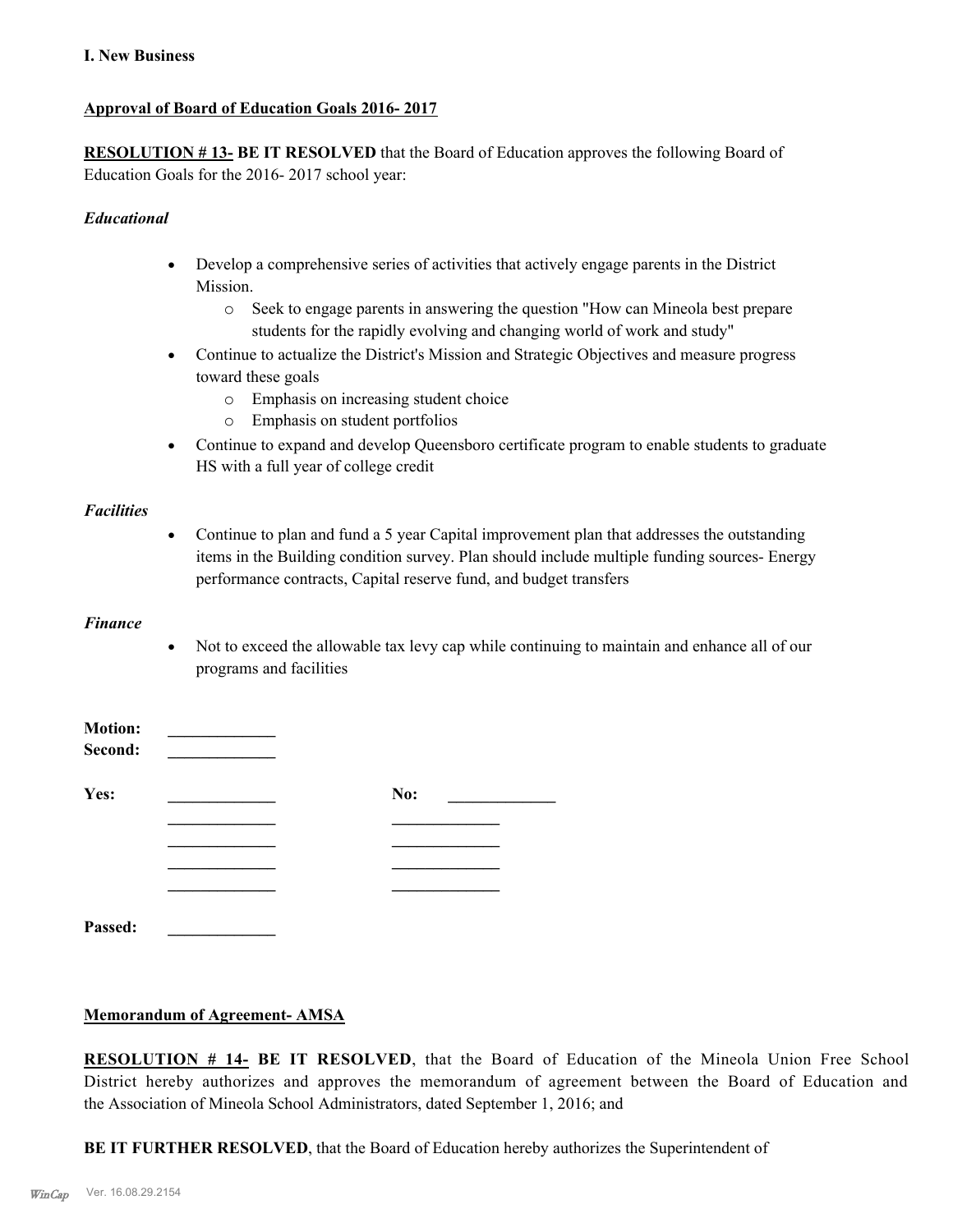Schools to incorporate said memorandum of agreement into the parties' more formal written agreement for the period July 1, 2011 through June 30, 2016.

| <b>Motion:</b><br>Second: |     |  |
|---------------------------|-----|--|
| Yes:                      | No: |  |
|                           |     |  |
|                           |     |  |
|                           |     |  |
|                           |     |  |
| Passed:                   |     |  |

#### **J. Consensus Agenda**

**RESOLUTION # 15 - BE IT RESOLVED** that the Board of Education approves the consensus agenda items J.1.a. through J.5.a., as presented.

| <b>Motion:</b><br>Second: |     |
|---------------------------|-----|
| Yes:                      | No: |
|                           |     |
|                           |     |
|                           |     |
|                           |     |
|                           |     |

### 1. **Accepting of Minutes**

**Passed: \_\_\_\_\_\_\_\_\_\_\_\_\_**

That the Board of Education accepts the minutes of the August 11, 2016 Business Meeting as presented. a.

### 2. **Instruction**

- a. Appointments Instruction
- That the Board of Education approves the appointment of Lucila Guzman, to the position of Probationary Elementary Teacher, effective August 31, 2016. Salary: MA, Step 2, \$ \$71,246. Probationary Period: August 31, 2016 to August 30, 2019. 1.
- That the Board of Education amends the probationay period of Lisa Krawciw to August 31, 2016 to August 30, 2019. 2.
- That the Board of Education amends the probationay period of Natalie Vattuone to August 31, 2016 to August 30, 2019. 3.
- That the Board of Education approves the appointment of Michael Chin, to the position of Leave Replacement Teacher for Terry Duignan, effective August 31, 2016 to June 30, 2017 with a salary of MA, Step 1, \$68,282.00. 4.
- That the Board of Education approves the appointment of Stephanie Kelly, to the position of part time (.5) Pre-Kindergarten Teacher, effective August 31, 2016 to June 30, 2017, with a salary of .5 of MA, Step 1, \$68,282 equaling \$34,141. 5.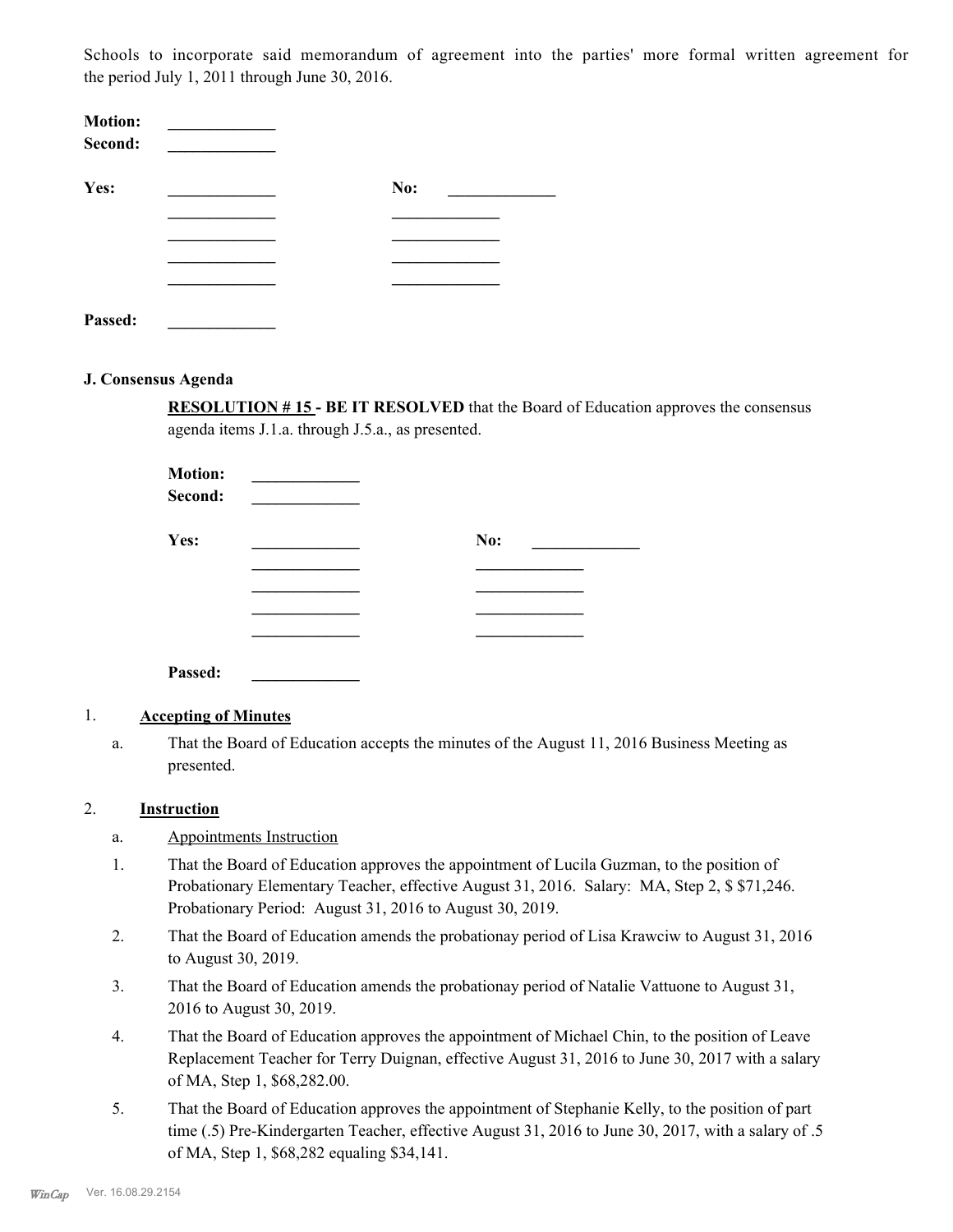- That the Board of Education approves the appointment of Nicole Oddo, to the position of Kindergarten Leave Replacement Teacher for Lisa Fiocco, effective August 31, 2016 to June 30, 2017, with a salary of MA, Step 1, \$68,282. 6.
- That the Board of Education approves the appointment of Brynn Maxwell, to the position of Special Education Leave Replacement Teacher for Susan Palladino, August 31, 2016 to January 31, 2017, with a salary of MA, Step 1, \$68,282. 7.
- That the Board of Education approves the appointment of Christina Castello, to the position of part time(.5) Pre-Kindergarten Teacher, effective August 31, 2016 to June 30, 2017, with a salary of .5 of MA, Step 1, \$68,282 equaling \$34,141. 8.

Appointment(s) Sub Teacher per diem That the Board of Education accepts the following individual(s) as Per Diem Substitute Teacher(s) for the current school year, at a daily rate of  $$100$  days  $0-10$ ,  $$110$  days  $11-20$ ,  $$120$  days  $21-30$ , \$130 day 31+; and retirees at a daily rate of \$125.00 per day, \$130 per day after 30 days.: b.

|    | <b>EMPLOYEE NAME</b>       | <b>EMPLOYEE CERTIFICATION</b>    |
|----|----------------------------|----------------------------------|
| 1. | Maria S. Santangelo        | Health, Home Ec, Business        |
| 2. | <b>Christine Mulrooney</b> | Nursery/K/Grades 1-6             |
| 3. | Jeannette E. Robinson      | Nursery/K/Grades 1-6             |
| 4. | Laura Bruder               | Nursery/K/Grades 1-6             |
| 5. | Raffaele DelliGatti        | Childhood Education (Grades 1-6) |
| 6. | Catherine A. O'Brien       | Nursery/K/Grades 1-6             |
| 7. | Cailin M. Giard            | Childhood Education (Grades 1-6) |
| 8. | Jenna Cavuto               | Childhood Education (Grades 1-6) |
|    |                            |                                  |

# 3. **Instruction: Contracted**

a. That the Board of Education approves the Professional Membership Affiliation Agreement between the Mineola UFSD and SCOPE Education Services for the 2016-2017 school year.

b. That the Board of Education approves the Home Instruction/ Consultant Services Agreement between the Mineola UFSD and the following agencies for the 2016-2017 school year: 1. Alternative Tutoring, Inc.

2. Long Island Tutorial Services

# 4. **Civil Service**

# a. Appointments

- That the Board of Education approve the appointment of Kelsey Baumann, to the position of Teacher Aid Substitute, effective August 31, 2016. Salary is \$13.95 per hour. 1.
- That the Board of Education approve the appointment of Vivian Depascale, retired Bus Driver to the position of Bus Drivers Sub, effective August 31, 2016. Salary is \$22.46 per hour. 2.
- That the Board of Education approve the appointment of Michele Galella, to the position of Sr. Library Clerk at the High School, to replace Susan Spevack who retired, effective August 31, 2016. Salary is \$40,521on Step 1; probation is 26 weeks. 3.
- That the Board of Education approve the appointment of Laura Potter, to the position of Typist Clerk at the Middle School, to replace Judi Falck who retired, effective August 29, 2016. Salary is \$38,742 on Step 1; probation is 26 weeks. 4.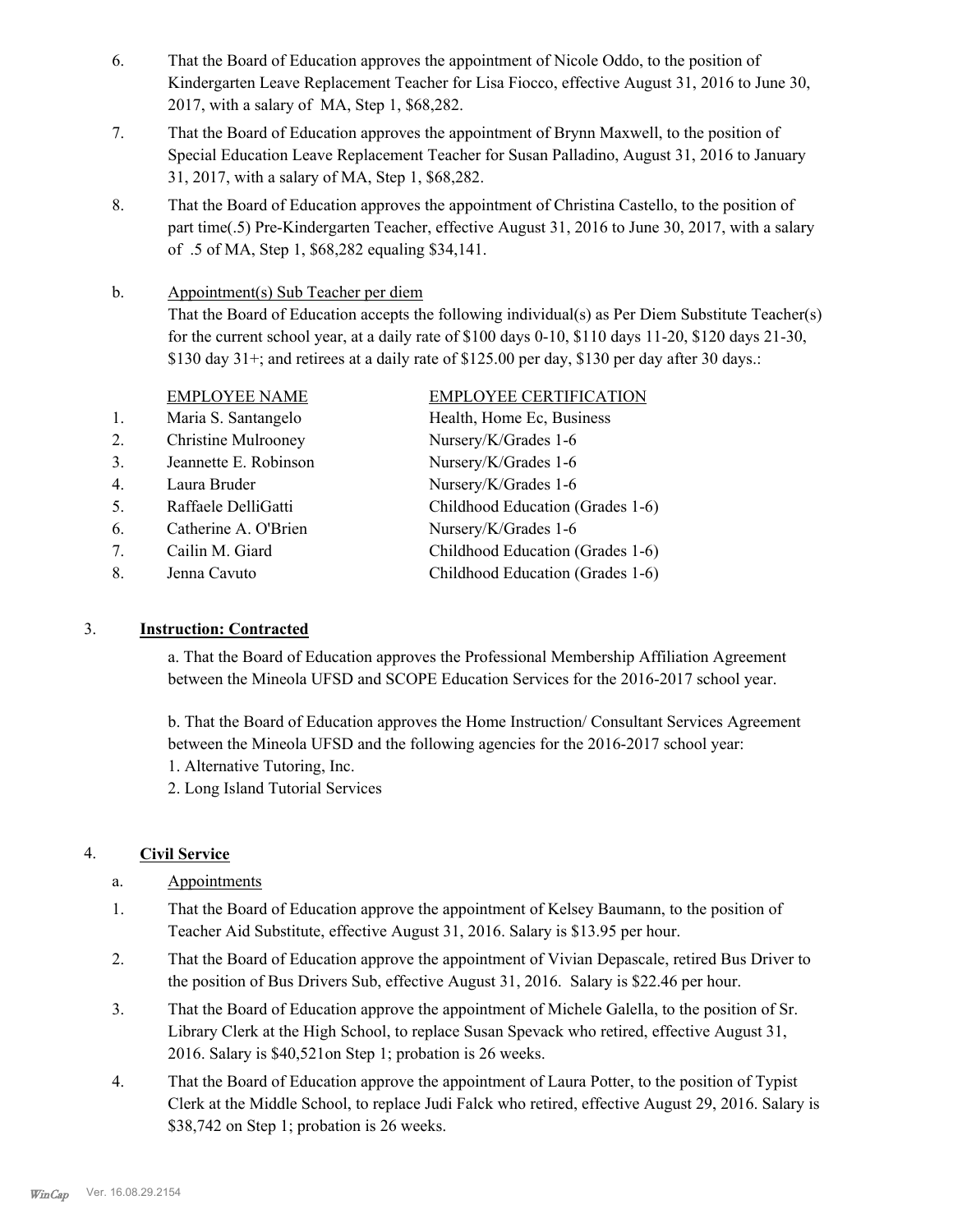- b. Leave(s) of Absence
- That the Board of Education grant a request to Alice Boos, part time Teacher Aide at the Middle School, for a paid Leave of Absence, due to a personal family matter, effective September 1, 2016, for approximately three months. 1.
- c. Creation of New Position
- That the Board of Education approves a new full-time, 11 month position of Bilingual Typist Clerk for the High School in the Special Education office, effective September 1, 2016. 1.

## 5. **Business/Finance: Contract Approvals**

a. That the Board of Education approves the amended Health and Welfare Services Contract (originally approved 3/3/16) between Mineola UFSD and the Hicksville UFSD, whereby Mineola UFSD provides health and welfare services for the 2015-16 school year.

## **K. Superintendent's Report**

| Superintendent of Schools' Reports for 9/1/16 |  |  |
|-----------------------------------------------|--|--|
| Presentations:                                |  |  |

1. ESY Program

Superintendent Comments

| <b>L. Executive Session</b> |  | Time: | p.m. |  |
|-----------------------------|--|-------|------|--|
| <b>Motion:</b><br>Second:   |  |       |      |  |
| Yes:                        |  |       | No:  |  |
|                             |  |       |      |  |
|                             |  |       |      |  |
| Passed:                     |  |       |      |  |